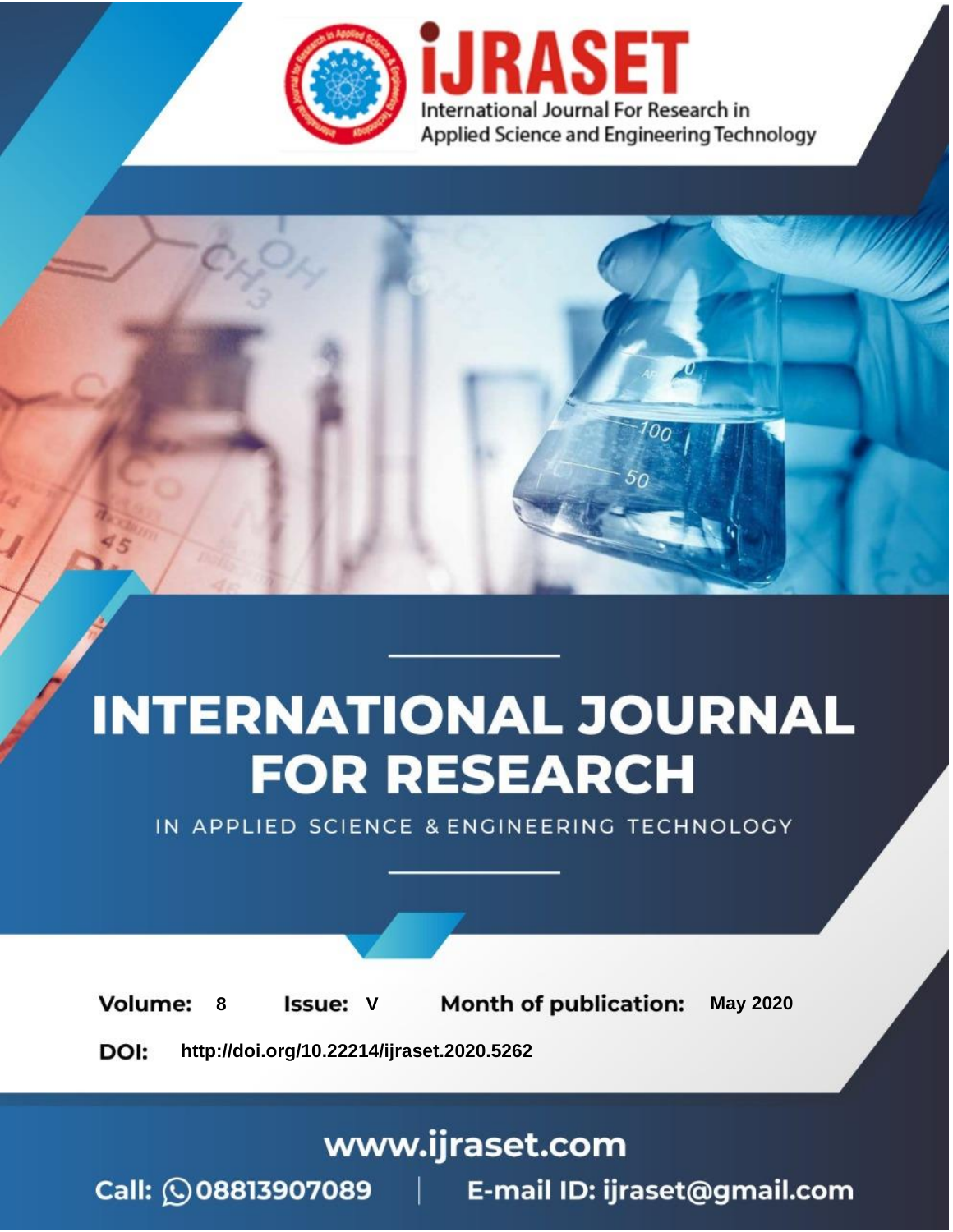

### **Disease Recognition in Rice Crops using Image Processing**

Sapthami S<sup>1</sup>, Spoorthi Jain<sup>2</sup>, Mrs. Reshma B<sup>3</sup>

*1, 2Department of Computer Science and Engineering, Srinivas Institute of Technology, Valachil, Mangalore <sup>3</sup>Assistant Professor, Computer Science and Engineering Department, Srinivas Institute of Technology, Valachil, Mangalore*

*Abstract: Most of the farmers are not in a position to apply optimum amount of inputs to their crops, which are crucial for growth within the production of crops. They may additionally also no longer recognise the right fertilizer required for the infected plants and as a consequence it is able to lead to unbalanced use of fertilizer. They may additionally also not know what amount and which pesticide/insecticide to be used for the diseased plants, subsequently the yield receives affected. This venture affords the information concerning the diseases in a rice crop and offers the name of the ailment and its affected vicinity. The farmer clicks the picture of the inflamed crop with the help of cellular telephones or virtual cameras and uploads it. The picture is then processed with the usage of the Image Processing strategies and the disorder can be detected. The*  information of the diseases such as name of the disease and the area affected in the conjunction with the quantity of *pesticide/insecticide for use are sent to the farmer and the farmer can see the information of crop in his application. This may additionally result in the blessings in monitoring big amount of plants in a field, and thus robotically detects the symptoms of illnesses as soon as they seem on plant leaves.*

*Keywords: Rice Crop Disease, Image Acquisition, Image Pre-Processing, Image Segmentation, Feature Extraction, Disease Classification.*

#### **I. INTRODUCTION**

An Image is a dimensional signal. Image processing is a way to perform some of the operations on a picture, so that it will get an enhanced image or to extract some of the useful information from it. The arrival of latest technology together with such as Digital photo processing and Image analysis technology has many applications inside the biological field. As about 78% of the farmers are marginal farmers in across the country and are also bad in resources. Therefore, they are not in a feature to use optimum quantity of inputs to their crops which are essential for increase within the manufacturing of crops. Most of farmers may not knowledge the proper quantity of fertilizer required for production of plant life and thus it is able to the reason of an unbalanced use of fertilizer and they may additionally no longer realise what amount and which pesticide/insecticide to be used for the diseased plants. Hence the yield will be affected.

A user friendly utility set up on Android phone may cause some extent help to the farmers, to clear up the problems of detecting diseases in plants. The farmer clicks the photo of the infected crop with the help of mobile phones or digital cameras and uploads it. The photograph is then processed using the Image Processing techniques and the disorder can be detected. The details of the diseases such as name of the disease and the area affected along with the amount of pesticide/insecticide for use are sent to the farmer and the farmer can see the details of crop in his utility.

#### **II. PROPOSED SYSTEM**

In the proposed system, at the first farmer should upload the photograph of the infected crop. The photographs are acquired from the farmer through the Android Application which is evolved to offer services to the farmers. The picture uploaded by the farmer with the aid of choosing the suitable photo of the inflamed leaf using the Choose File option.

The uploaded picture by means of the farmer is then processed by means of the MATLAB. Then image-processing strategies are performed to the uploaded photograph to extract some features that are useful for further evaluation of inflamed crop. After that, several analytical strategies are used for classifying the ailment in the picture in accordance to the specific problem at hand. The name of the disorder which is affected to the crop is detected and displayed by way of the MATLAB. Affected area is also displayed at the side of the disorder name, to identify the severity of the disorder. The pesticides for the detected sickness and what amount to be used are entered into the database. The farmer can see all these information in his application.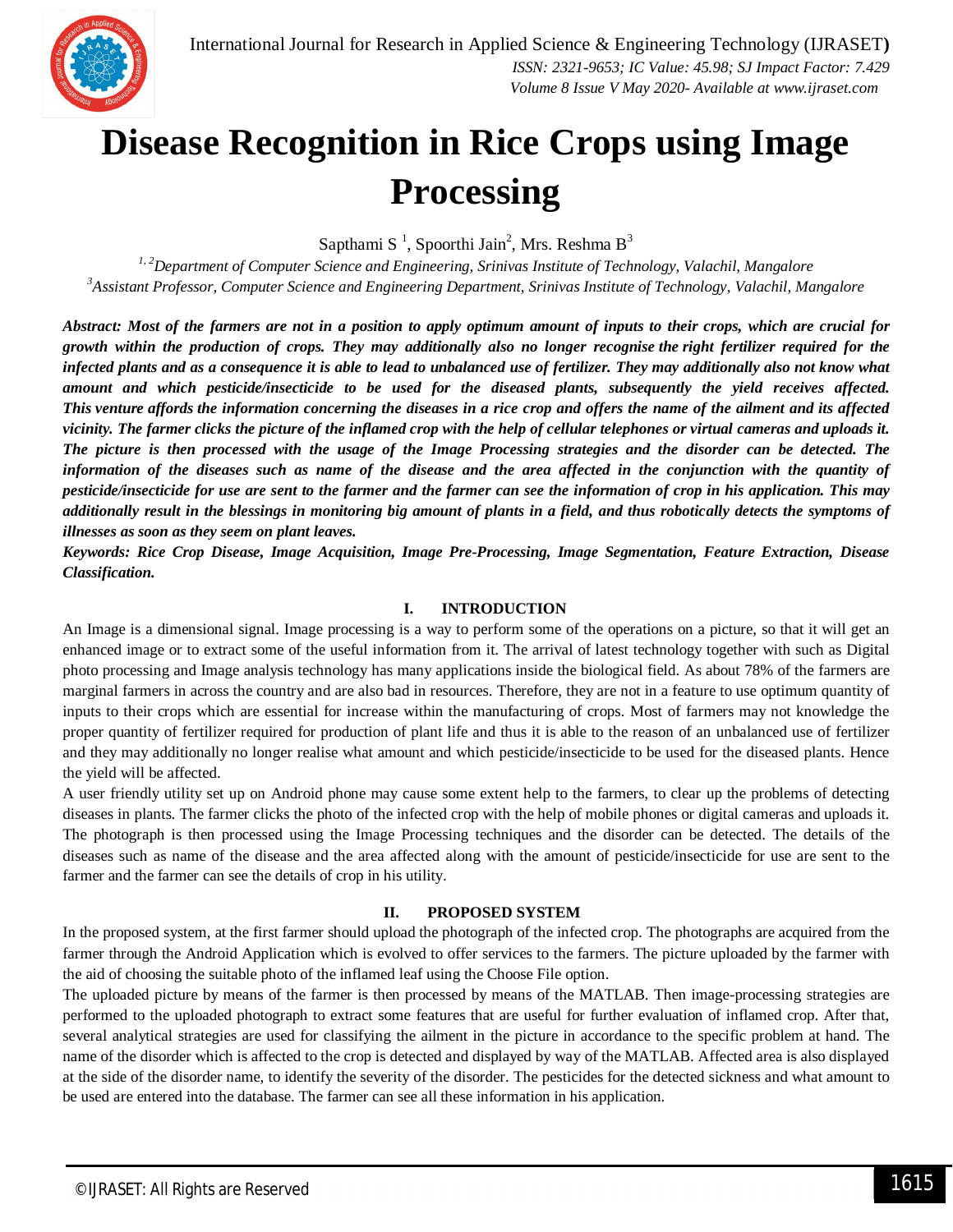

 *ISSN: 2321-9653; IC Value: 45.98; SJ Impact Factor: 7.429 Volume 8 Issue V May 2020- Available at www.ijraset.com*

#### **III. METHODOLOGY**

Mobile telephones or virtual cameras are used to seize the images of inflamed part of the leaf. Image processing strategies are implemented on these inflamed images to get useful functions for reading the disease.

#### *A. Image Acquisition*

First step is photo acquisition, in which snap shots of the inflamed leaves are captured using cellular phone or digital camera. These snap shots of the infected leaves are stored in the database by specifying the path.

#### *B. Image Pre-processing*

Pre-processing of the image is used to improve the best of the picture through removing unwanted part of the image along with background. In this step clipping of the pictures based totally at the region of interest (ROI), picture smoothening and contrast enhancement are done.

#### *C. Image Segmentation*

The approach of dividing a picture into unique sub pictures is known as Image segmentation. In our project for clustering and dividing the image we use K means segmentation approach which makes use of the hue estimation method. Since the green coloration of the leaves is normal, so we are not thinking about them. We pick the cluster picture which indicates the infected area of the leaf for characteristic extraction. In K means clustering algorithm, the information vectors are grouped into clusters primarily based at the familiarity of the pixels via the Euclidian distance measurement. Centroids of the clusters are randomly initialized and their dimensions are same as the information vectors.

#### *D. Classification*

Leaves that are affected by illnesses are caused by fungi, bacteria and viruses. A leaf spot illness is occurred when insects harm the leaf. The infected part of the leaf will vary with the scale and color, relying at the level and organism involved. Spots can be found with diverse colorations inclusive of yellow, brown and black. The illnesses are classified primarily based at the texture facts from Gray-Level Co-Occurrence Matrix (GLCM).



Figure 1: Use Case Diagram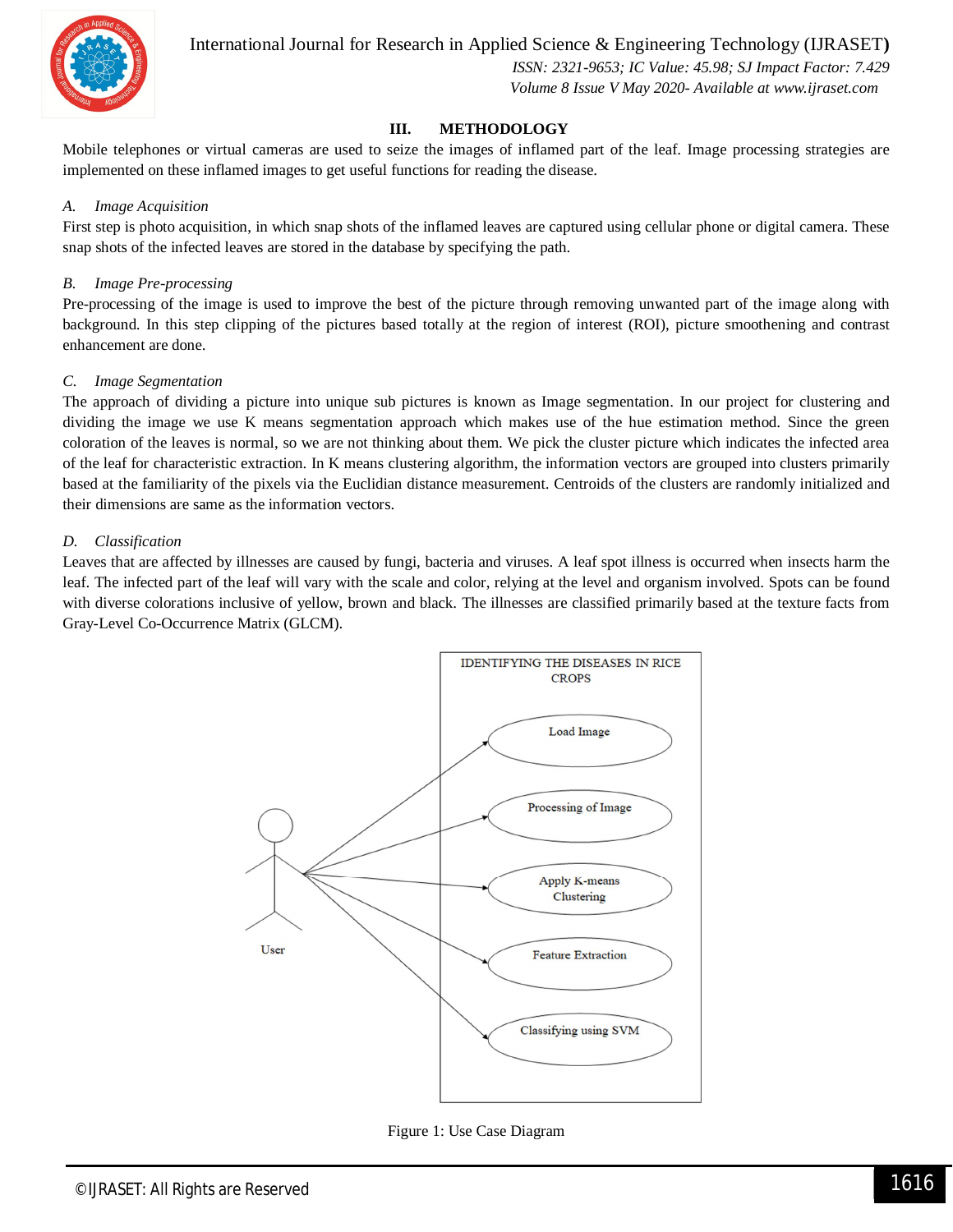

#### International Journal for Research in Applied Science & Engineering Technology (IJRASET**)**

 *ISSN: 2321-9653; IC Value: 45.98; SJ Impact Factor: 7.429 Volume 8 Issue V May 2020- Available at www.ijraset.com*



Figure 2: System Architecture

#### **IV. RESULT ANALYSIS**

In the first stage, as an input, photograph of different inflamed rice leaf is selected from the dataset. It must enhance the evaluation of the photo beneath natural light condition which will produce the comparison image and its going to convert the evaluation image into gray scale photo. Next, coloration transformation is drawn by way of RGB to HSV (Hue, Saturation and value) photo format, which is used for analyzing the photograph segmentation. These hues are extracted by using the color models HSV. Hue component is used for the further evaluation from the color place transformation. Then, by means of photo segmentation, disorder spotted part is extracted. For photo segmentation K means clustering algorithm is used. So, K means clustering approach is used for partitioning the collection of objects into k groups. The set of rules is started out with the aid of calculating the mean value through every cluster and computes the distance of each cluster to corresponding mean. Finally it assigns the factor to nearest cluster. As a result, the name of the disorder for given infected leaf and affected vicinity for the inflamed leaf could be displayed and what amount of pesticide/insecticide must be used can be known.

#### **V. CONCLUSION**

An application of detecting the plant illnesses and it offers the necessary recommendations for the disease which have been detected. The diseases that are certain to these plants were considered for testing of the set of rules. The result of the experiment indicates the proposed technique that can recognize the diseases with a bit computational effort. By this approach, the disease name and the affected vicinity for that plant can be identified.

#### **REFERENCES**

- [1] Romana Tazeen, Shilpa H N, Usha P, Mrs. Jayanthi M G, Dr. Shashikumar D R, "Image Processing System for Fertilization Management of Crops", communicated to International Journal of Engineering Research(IJER) - 2016 for publication.
- [2] Argenti, F., L. Alparone, and G. Benelli. 1990. Fast algorithms for texture analysis using co-occurrence matrices. IEEE proceedings, 137, (6): 443-448
- [3] Al-Hiary, H., S. Bani-Ahmad, M. Reyalat, M. Braik, and Z. AlRahamneh. 2011. Fast and accurate detection and classification of plant diseases.
- [4] Pallavi. S. Marathe, "Plant Disease Detection using Digital Image Processing and GSM", International Journal of Engineering Science and Computing, April 2017, pp. 10513-15.
- [5] Vijai Singh, Varsha, A.K. Mishra, "Detection of Unhealthy Region of Plant Leaves using Image Processing and Genetic Algorithm", 205, ICACEA, India.